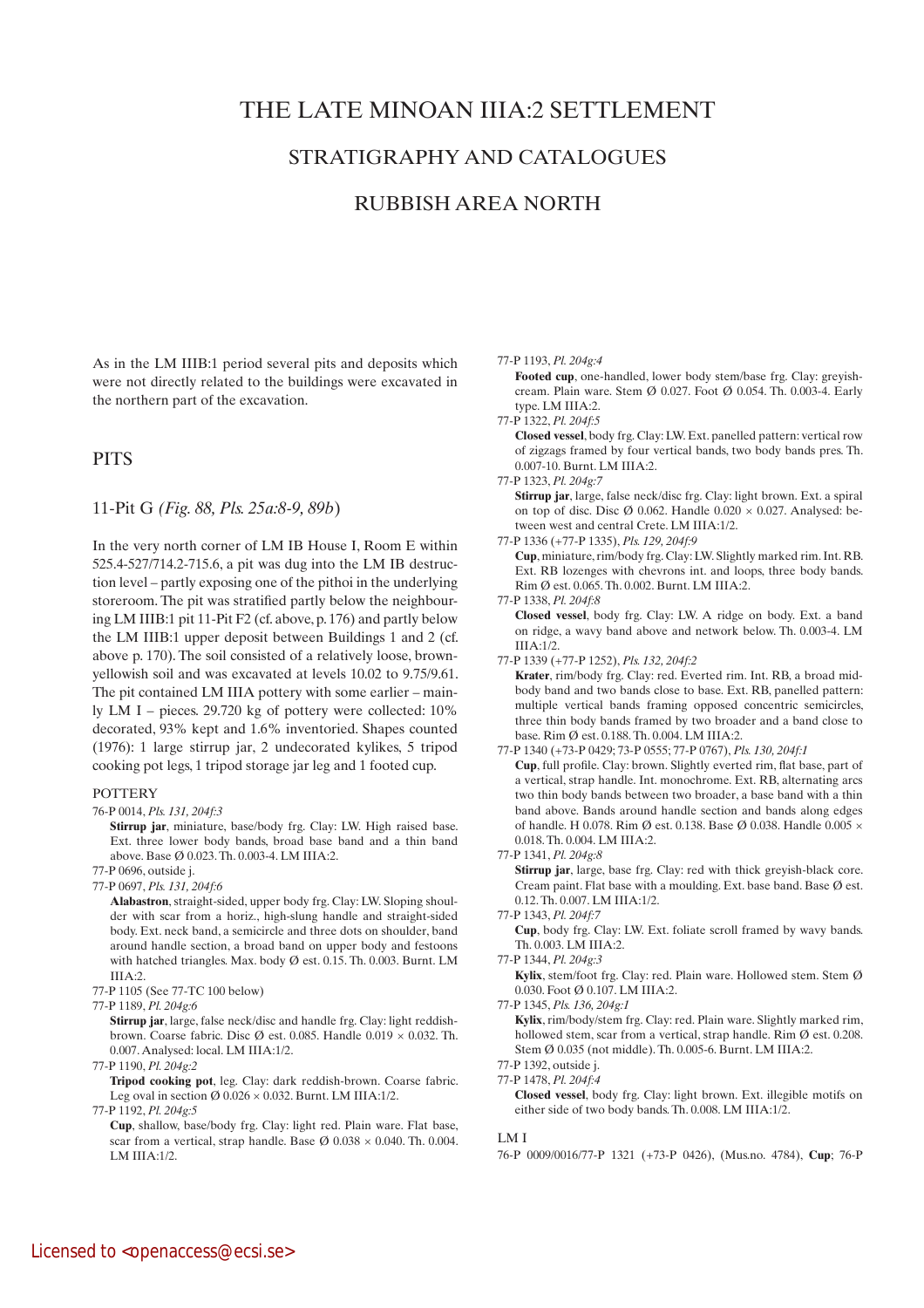243

0015/77-P 1319, outside j.; 76-P 0017, **Cup**; 77-P 0728, outside j.; 77-P 0729, outside j.; 77-P 1191, **Jar**; 77-P 1320, outside j.; 77-P 1324, **Jug**; 77-P 1337/1342, outside j.; 77-P 1346, outside j.; 77-P 1347, **Open vessel**; 77-P 1348, **Cup**?; 77-P 1349, **Jug**.

#### Outside joins

- 76-P 0009/0016/77-P 1321 to 73-P 0426, Space H, below 9-Floor 2, p. 213.
- 76-P 0015/77-P 1319 to 73-P 0445/0556, LM I, Vol. VI.
- 77-P 0696 to 73-P 0427, Space H, below 9-Floor 2, p. 212.
- 77-P 0728 to 73-P 0081, LM I, Vol. VI.
- 77-P 0729 to 73-P 0428, Space H, below 9-Floor 2, p. 213. 77-P 1299, LM I, Vol. VI.
- 77-P 1320 to 73-P 0407, LM I, Vol. VI.
- 77-P 1336 to 77-P 1335, intrusive in Vol. VI.
- 77-P 1337/1342 to 73-P 0446, LM I, Vol. VI.
- 77-P 1339 to 77-P 1252, LM IIIB:1,between Building 1 & 2, 11-Pit F2, p. 177.
- 77-P 1340 to 73-P 0429, Space H, below 9-Floor 2, p. 212. 73-P 0555, intrusive in Vol. VI.
- 
- 77-P 0767, intrusive in Vol. VI. 77-P 1346 to 73-P 0557, LM I, Vol. VI.
- 73-P 0172, Vol. V.
- 77-P 1392 to 77-P 1385, LM I, Vol. VI.

#### SMALL FINDS

- 76-M 001, *Pls. 229, 261a:2* [740]
- **Bronze tweezers**?, frg. Two smaller fitting pieces, very corroded. Of a flat shape with flaring ends. Total L 0.028. Th. 0.003.
- 77-TC 100 (former 77-P 1105), *Pls. 231, 261a:3* [741]
- **Clay stopper**, sealing type, Partly pres. Clay: very light brown, burnt dark grey on top. Relatively finely gritted with some white inclusions and sand grains. The stopper has sealed a vase with an oval (Diam:  $0.042 \times 0.033$ ) and broken spout – perhaps from a larger jug. Possible imprints from strings or the like on one of the fractures. The fractures on this piece are very heavy, indicating that the lump has very probably been placed around the rim – although not at the back where the lump is complete (perhaps because it was here the handle was). No seal impressions. Pres. H 0.04. Ø 0.038-0.049. Further measurements: H above rim impression: *c.* 0.013. LM IB?

#### 76-FR 004a, *Pl. 261a:4* [742]

 **Unpainted plaster**, seven frgs. Medium hard, almost pure plaster. Flat or irregular surface. Mpd. 0.045. Th. 0.013-16. LM I.

76-FR 004b, *Pl. 261a:4* [742]

 **Unpainted plaster**, one corner frg. Medium hard, almost pure plaster. Flat surface. Mpd 0.046. Th. 0.023. LM I.

#### 76-FR 005a, *Pl. 261a:5* [743]

 **Unpainted plaster**, six frgs. Medium hard, almost pure plaster. Flat surface. Mpd 0.045. Th. 0.012-17. LM I.

76-FR 005b, *Pl. 261a:5* [743]

 **Unpainted plaster**, one corner frg. Medium hard, almost pure plaster. Flat surface. Mpd 0.026. Th. 0.025. LM I.

76-MISC 009, *Pl. 260e* (see below, Shells) [744]

76-MISC 013, *Pl. 261a:1* [745]

- **Gaming marker**?, completely pres. Clay: whitish (LW?), very fine without any grits. One side is flat and smoothed, other side is curved and more crudly worked. L 0.020. W 0.016. H 0.008.
- 76-S 007 [746], outside j.

77-S 038 [747]

**Stone**. Coarse, black with lighter white particles and particles of mica. Of a rounded shape, flattened on each side. Ø 0.080.

77-S 062, *Pl. 261c* [748]

 **Stone object**, temporarily misplaced.

Outside join

76-S 007 to 76-S 039, Vol. VI.

### OBSIDIAN

76-OB 034a, **Debris or waste by-product of the shaping of the nodule** [749]; 76-OB 034b, **Bladelet** [749]; 77-OB 142a, **Blade** [750]; 77-OB 142b, **Chip of core's shaping** [750]; 77-OB 142c, **Chip of core's reduction** [750]; 77-OB 142d, **Chip of core's reduction** [750].

### **BONES**

Few bones from adult *Sus* and from young *Ovis/Capra*.

#### SHELLS

1 *Pinna* – four frgs.:  $0.097 \times 0.023$ ,  $0.052 \times 0.33$ ,  $0.038 \times 0.33$ ,  $0.0245 \times$ 0.019 (76-MISC 009).

*Comments*: The stopper and the plaster fragments probably come from the LM IB destruction level and the stone vase fragment 76-S 007 fits another piece in LM IB. 7 sherds join vases in LM IB Rooms E and D. Sherds to two LM IIIA:2 vessels were, however, excavated with the LM I layers which proves that the pit was not cleaned well enough. The two sherds (77-P 1336 and 77-P 1340) have been kept here. For the joins to Space H, below 9-Floor 2, see above, p. 214.

# Dump *(Fig. 88, Pls. 19a:15 bottom and 16 middle, 25b:12-15, 17, 25c:11, 90a)*

Stratified below LM IIIB:1 "Area 3, north of Room H" (cf. p. 190) some rubbish had been dumped on top of a large LM IIIA:1 pit, but the dump stretched further than the lower pit (as also seen in the Rubbish Area Southeast) from roughly 514.5-520.3/713.9-718. Its eastern part was disrupted by the Venetian Cistern (*GSE* I, 150-151, fig. 29). It was excavated at levels from *c*. 10.26 to *c*. 9.81/9.63. It consisted of a soft redbrownish to yellow earth with charcoal and spots of black brown earth. In the area north of 717 (2/4-Pit E) the dump was resting directly upon the Middle Minoan layers. The soil was brown, loose with several stones, some charcoal, bones and shells. Towards the bottom of the dump the soil is harder. The content of the dump appeared to be mainly LM IIIA with also a few earlier pieces. 15.065 kg of pottery were collected (2001): 15% decorated, 100% kept and 1.3% inventoried. Shapes noted (1970 & 1971): decorated cups, kylikes, stirrup jars, kraters, pyxis, undecorated cups, kylikes, goblets, footed cups, amphorae and a pithos rim. Shapes counted (2001): 1 decorated jug, 6 small and 4 large undecorated goblets, 1 undecorated bowl, 1 footed cup (early type), 1 ladle, 1 pithos rim, 6 tripod legs and 5 conical cups.

#### **POTTERY**

70-P 0083 (+83-P 0060), *Pls. 134, 205a:2*

 **Mug**, base/body frgs. Clay: LW. Flat base with a moulding, a vertical, curving ridge on body (snake?). Ext. decoration painted in reserve: an upper zone with alternating arcs, three body bands, a rosette and chevrons, two thin bands, a zone with triangles and a band above base. The curving ridge is framed by bands and decorated with two rows of dots. Base Ø est. 0.010. Pres. H 0.118. Th. 0.006-7. LM IIIA:2. 70-P 0084, *Pl. 205a:1*

Goblet, body frg. Clay: cream-light brown. Int. monochrome. Ext. spirals, a kind of floral sprays. Th. 0.004-6. LM II.

70-P 0122 (+83-P 0149b), *Pl. 205b:4*

 **Closed vessel**, body frg. Clay: light red. Cream slip and brown paint. Ext. below a neck band, festoon scale with irises in top row and multiple arcs. Th. 0.004-7. KNO. LM IIIA:1/2.

70-P 0123, *Pl. 205b:3*

 **Closed vessel**, body frg. Clay: light brown. Ext. alternating arcs, a body band and foliate band. Th. 0.004-6. LM IIIA:2.

70-P 0124, *Pls. 129, 205b:2*

 **Cup**, shallow, rim/body frg. Clay: light red. Everted rim, shallow bowl. Int. monochrome. Ext. RB, concentric semicircles and V's, two body bands. Rim Ø est. 0.10. Th. 0.003. Analysed: local. LM IIIA:2.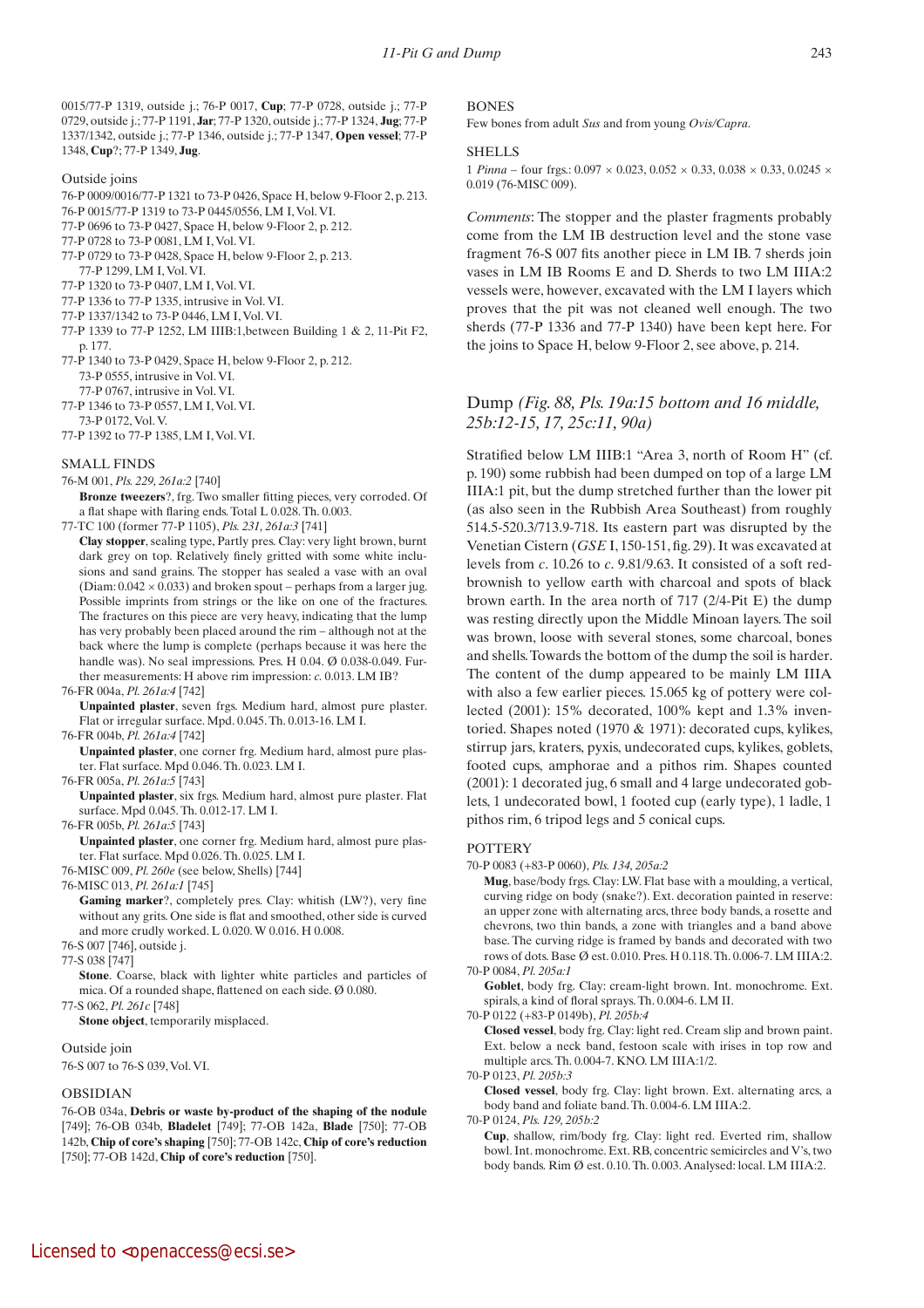#### 70-P 0126, outside j.

70-P 0587 (Mus.no. 3435), *Pls. 136, 205b:1*

Goblet, small, restored. Clay: red. Plain ware. Part of rim/body and lower stem/foot restored in gypsum. Everted rim, a complete, vertical, strap handle. H (restored) 0.092-0.095. Rim  $\emptyset$  0.111  $\times$  0.113. Handle 0.004 × 0.017. Stem Ø 0.017. Burnt. LM IIIA:1/2.

- 70-P 0588, *Pl. 205b:5*
- **Kylix**, body frg. Clay: light red with buff core, hard, fine. Int. and ext. monochrome red. Th. 0.004-8. Myc IMP. FS 264. LH IIIA:1/2. 70-P 0746, *Pls. 136, 205a:3*

 **Goblet**, large, rim/body frgs. Clay: light red. Plain ware. Everted rim, one complete, vertical, strap handle and scar from the other, solid stem. Rim Ø est. 0.142. Handle 0.005 × 0.022. Stem Ø 0.021. Th. 0.003-4. LM IIIA:1/2.

### 71-P 0201, *Pl. 205d:2*

 **Closed vessel**, upper body frgs. Clay: light brown. Beg. of a neck. Ext. neck band, curved bands and rows of short strokes, two body bands, a row of S's, wavy bands and dot framed by curved bands. Th. 0.004- 5. LM IIIA:1/2.

71-P 0302, *Pls. 130, 205f:1*

 **Cup**, full profile. Clay: brown. Ledged rim, flat base. Int. RB and a band around base. Ext. RB, concentric semicircles framed by wavy bands, three body bands and a base band. H 0.08. Rim Ø est. 0.158. Base Ø 0.046. Th. 0.003-4. LM IIIA:1/2.

71-P 0303, *Pls. 130, 205f:2*

 **Cup**, rim/body frgs. Clay: light brown. Ledged rim, scar from a strap, vertical handle. Int. RB and a band around base. Ext. RB, shells chain framed by wavy bands and three body bands. Rim Ø est. 0.16. Th. 0.003-4. LM IIIA:1/2.

71-P 0304, *Pl. 206a:7*

 **Cup**, rim/body/base frgs. Clay: brown. Ledged rim, flat base. Int. RB and a broad band around base. Ext. RB, three body bands and a base band. Base Ø est. 0.05. Th. 0.003-4. LM IIIA:1/2.

- 71-P 0305, outside j.
- 71-P 0306, *Pls. 131, 206b:7*

 **Stirrup jar**, large, spout frg. Clay: light reddish to light brown. Everted, down-sloping rim, two knobs on neck. Int. RB. Ext. RB and a neck band. Rim Ø est. 0.074. Th. 0.005-6. LM IIIA:1/2.

71-P 0307, *Pl. 206a:1*

 **Cup**, base/body frg. Clay: light brown. Flat base. Int. monochrome with reserved circle at base. Ext. faint traces of a base band. Base Ø est. 0.042. Th. 0.005. LM IIIA:1/2.

71-P 0308, *Pl. 206b:5*

 **Stirrup jar**, large, base frg. Clay: light yellowish-brown, turning grey int. Flat base. Ext. base band. Base Ø est. 0.12. Th. 0.006-8. LM IIIA:1/2.

71-P 0313, *Pl. 206c*

 **Closed vessel**, body frgs. Clay: light greyish-white. Ext. below two bands shells framed by three wavy bands, a broad and a thin band below, a broad band framed by two thinner and base band. Th. 0.004-8. Misfired. LM IIIA:2.

71-P 0332, *Pls. 136, 205d:3*

Goblet, small, rim/body/stem frg. Clay: light reddish-brown. Plain ware. Straight rim, a vertical, strap handle, hollowed stem. Rim Ø est. 0.098-0.10. Handle 0.005 × 0.013. Stem Ø 0.018. Th. 0.003-4. LM IIIA:1/2.

- 71-P 0333/1046/1274, outside j.
- 71-P 0334, *Pls. 141, 205d:1*

 **Kylix**, lower body/stem/foot frg. Clay: buff, hard, fine. Base with low dome underneath. Int. and ext. monochrome black. Stem Ø 0.027. Th. 0.004. Myc IMP. FS 264. LH IIIA:1/2.

71-P 0344, *Pl. 206b:2*

 **Closed vessel**, body frg. Clay: light yellowish-brown. Ext. festoon scale with multiple arcs. Th. 0.006. KNO. LM IIIA:1/2.

71-P 0345, *Pl. 206a:5*

 **Cup**, rim frg. Clay: greyish-brown. Everted rim. Ext. RB and zigzag. Th. 0.004. Burnt. LM IIIA:2.

71-P 0346, *Pl. 206b:6*

 **Closed vessel**, body frg. Clay: light brown. Ext. spirals. Th. 0.007-9. LM III $A·1/2$ .

71-P 0347, *Pl. 206a:3*

 **Cup**, rim/body frg. Clay: light brown. Everted rim, a complete, vertical, strap handle. Int. RB. Ext. RB, bands along edges of handle, bands around handle section and three thin body bands. Handle  $0.005 \times 0.023$ . Th.  $0.003$ -4. LM IIIA:1/2.

71-P 0348, *Pl. 206b:4*

 **Juglet**, body frg. Clay: light greyish-brown. Ext. neck band, a row of dots, parallel chevrons, semicircles and two body bands. Th. 0.002-3. LM IIIA:1/2.

71-P 0349, *Pls. 134, 206b:3*

 **Minoan flask**, body frg. Clay: light red. Part of central disc. Ext. iris cross? and three concentric circles. Max. body Ø est. 0.26. Th. 0.004- 5. LM IIIA:1/2.

71-P 0350, *Pl. 206a:4*

 **Cup**, body frg. Clay: light greyish-brown. Int. monochrome. Ext. multiple curved bands, a body band. Th. 0.004. LM IIIA:2.

71-P 0351, *Pl. 206a:2*

 **Cup**, rim frg. Clay: light greyish-brown. Slightly everted rim. Int. monochrome. Ext. RB, tricurved arcs framed by wavy bands, four body bands. Th. 0.004. LM IIIA:2.

71-P 0430 (+71-P 1219), *Pls.129, 205c:1*  **Cup**, shallow, rim frg. Clay: light brown. Slightly marked rim, shallow bowl. Int. RB. Barred on top of rim. Ext. RB, concentric semicircles and two body bands. Rim Ø est. 0.10. Th. 0.003-4. LM IIIA:2.

71-P 0431, *Pl. 205c:5*

Goblet, small, lower body/stem frg. Clay: light red. Plain ware. Solid stem. Stem Ø 0.022 (not middle). Th. 0.003-4. LM IIIA:1/2.

71-P 0432, outside j.

71-P 0433 (Mus.no. 3422), *Pls. 141, 205e*   **Kylix**, restored. Clay: buff, hard, fine. Part of rim/body and lower part of stem/foot restored with gypsum (stem too long). Short, rounded lip,

a groove below, a complete, vertical, strap handle and scar from the other. Int. and ext. monochrome red to black. Rim Ø est. 0.128. Stem Ø 0.022. Handle 0.005 × 0.015. Th. 0.003. Myc IMP. FS 264. LH IIIA:1/2. 71-P 0434 (+71-P 0389/0390), *Pls. 132, 205c:7*

 **Amphoroid krater**, rim/body and handle frg. Clay: light red with a light brown core. Everted rim, a vertical, strap handle with a central ridge ending in a knob at attachment. Ext. tongue pattern with dots below a neck band, handle barred, a band around handle section. Rim Ø est. 0.25. Handle 0.012 × 0.035. Th. 0.006-8. LM IIIA:2.

71-P 0435, *Pls. 136, 205c:6*

 **Footed cup**, two-handled, lower body/foot frg. Clay: red with grey core. Plain ware. Ext. a drop of paint. Foot Ø 0.055. Th. 0.004. LM III $A \cdot 2$ 

71-P 0436, *Pl. 205c:3*

Goblet, small, stem/foot frg. Clay: light brown. Plain ware. Solid stem. Stem Ø 0.018. Foot Ø 0.058. Burnt. LM IIIA:1/2.

71-P 0437, *Pl. 205c:4*

 **Goblet**, small, body frg. Clay: reddish-brown. Plain ware. Part of a vertical, strap handle. Handle 0.006 × 0.019. Th. 0.003-5. Burnt. LM IIIA:1/2.

- 71-P 0438, outside j.
- 71-P 0439, *Pls. 133, 205c:2*

 **Amphoriskos**, rim/neck/body frgs. Clay: light brown. High slightly flaring neck/rim, scar from a horiz. handle. Int. RB. Ext. RB, neck band, reed decoration, one body band and a band around handle section. Rim Ø est. 0.10. Th. 0.004. LM IIIA:2.

71-P 0559, *Pls. 136, 206d:13*

 **Footed cup**, one-handled, lower body/stem/foot frg. Clay: light brown. Plain ware. Stem Ø 0.035. Foot Ø est. 0.06. Th. 0.004-5. Early type. LM IIIA:2.

71-P 0560, *Pl. 206d:11*

Goblet, small, rim/body frg. Clay: red. Plain ware. Everted rim, beg. of a vertical, strap handle. Rim  $\emptyset$  est. 0.12. Th. 0.003-5. LM IIIA:1/2.

Fig. 88 (opposite). LM IIIA:2 Rubbish Area North, plan and distribution of finds.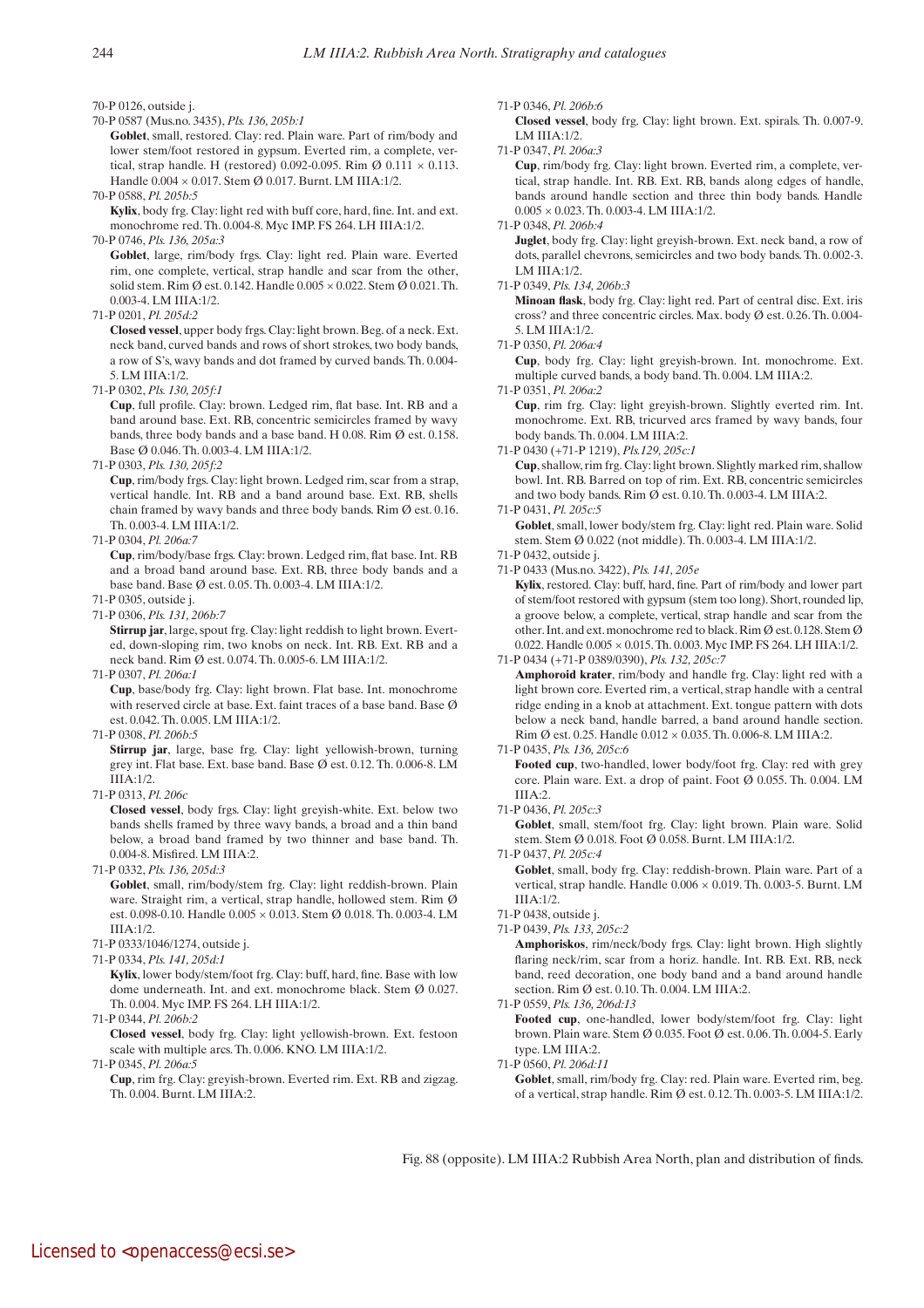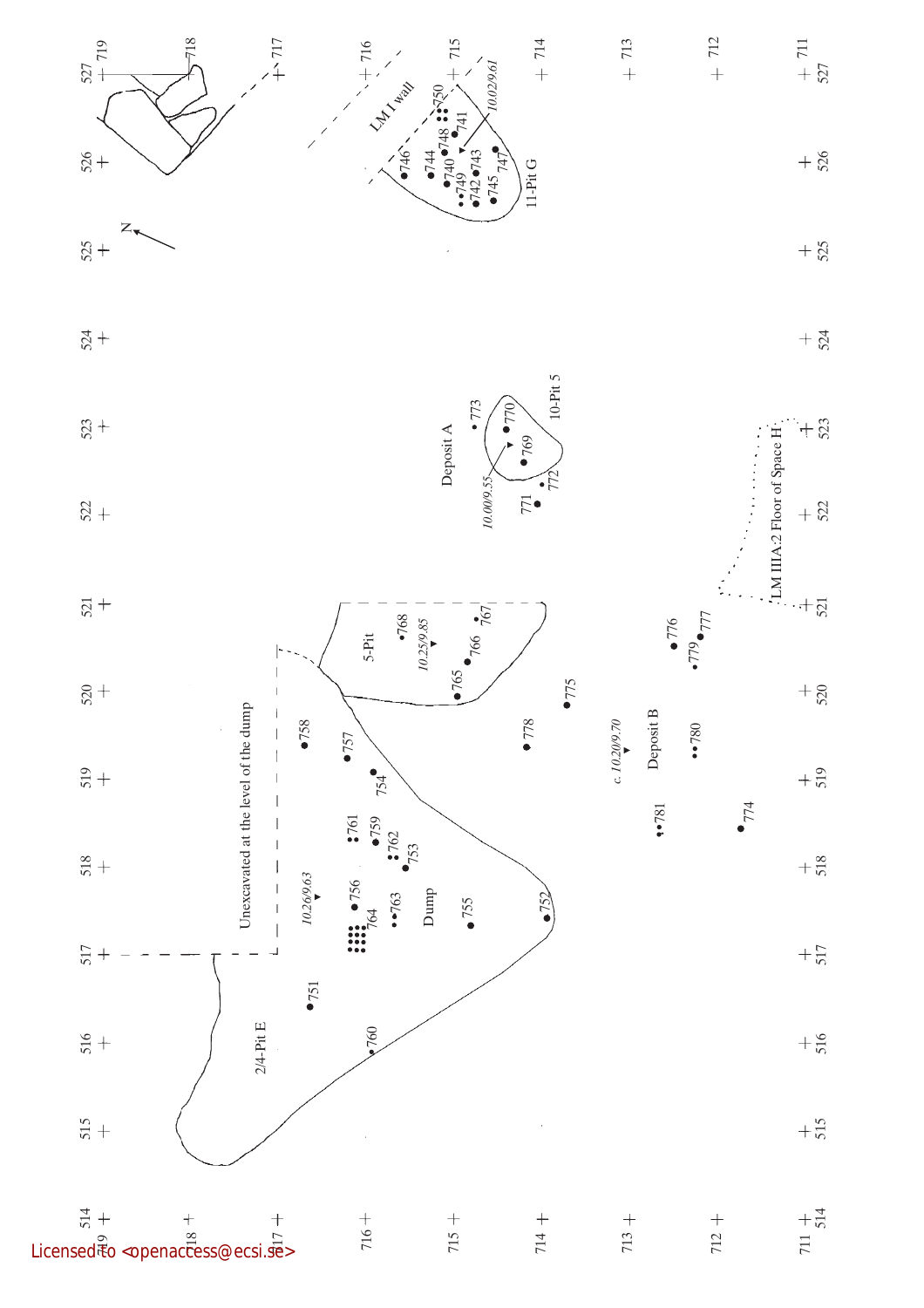71-P 0561, *Pl. 206d:5*

 **Closed vessel**, body frg. Clay: light red to light brown. Ext. a group of curved vertical bands and two body bands. Th. 0.006. LM IIIA:1/2. 71-P 0562, *Pl. 206d:9*

Goblet, small, stem/foot frg. Clay: light brown. Plain ware. Partly hollowed stem. Stem Ø 0.019. Th. 0.005-7. Burnt. LM IIIA:1/2.

71-P 0563, *Pl. 206d:14*  **Stirrup jar**, large, spout/body frg. Clay: dark greyish-brown. Black paint. Ext. a band around spout section and a body band below. Ø of pres. spout neck 0.044. Th. 0.007-9. Analysed: local. LM IIIA:1/2.

71-P 0564, *Pl. 206d:12*

Goblet, small, rim/body frg. Clay: red with grey core. Plain ware. Everted rim, a complete, vertical, strap handle. Handle 0.006 × 0.016. Th. 0.003. Burnt. LM IIIA:1/2.

71-P 0565, *Pls. 136, 206d:10*

Goblet, large, rim/body frgs. Clay: light reddish-brown. Plain ware. Everted rim. Rim Ø est. 0.18. Th. 0.004-5. Burnt. LM IIIA:1/2.

71-P 0599, *Pl. 206b:8*

**Brazier**, full profile. Clay: red. Coarse fabric. Pushed in rim, beg. of a roll handle below, flat base. Base Ø est. 0.08. Handle  $0.039 \times 0.045$ . Th. 0.006-9. Burnt. LM IIIA:1/2.

71-P 0925 (+71-P 1191; 82-P 0760), *Pls. 134, 206b:1*

 **Rhyton**, wide-mouthed, lower body/spout frg. Clay: light brown. Ext. thin and broad body bands on lower body, spout monochrome. Spout Ø (where broken off) 0.013. Th. 0.003-4. LM IIIA:1/2.

71-P 0926, *Pls. 130, 206a:6* 

 **Cup**, body frg. Clay: light red. Int. sponge pattern. Ext. a bird and a conical rhyton. Th. 0.003. LM IIIA:1/2.

71-P 1045, *Pl. 206d:6*

 **Rhyton**, wide-mouthed, spout frg. Clay: cream. Ext. broad and thin bands on spout. Ø at tip 0.015. Th. 0.007-9. LM IIIA:1/2.

71-P 1047, *Pl. 206d:8*

 **Cup**, rim frg. Clay: light red, hard, fine. Ledged rim, scar of a handle from rim. Int. monochrome. Ext. RB, a second band below and tricurved arcs? Rim Ø est. 0.15. Th. 0.004. KNO. LM IIIA:2.

71-P 1048, outside j.

71-P 1120, *Pls. 130, 206d:7*  **Cup/rhyton**, base frg. Clay: light brown. Flat base with a moulding (torus) and a hole through base close to body. Ext. monochrome. Hole Ø 0.004. Base Ø 0.048. Th. 0.005-6. LM IIIA:1.

71-P 1272 (+71-P 1248), *Pl. 206d:2*  **Cup**, rim/body frgs. Clay: light brown. Ledged rim. Int. RB. Ext. RB and panelled pattern: horiz. rows of zigzag framed by vertical bands, repeated, three body bands. Rim Ø est. 0.14. Th. 0.003. LM IIIA:1/2. 71-P 1273 (+70-P 0881; 71-P 1106/1107), *Pls. 134, 206d:4*

 **Rhyton**, conical, rim/body frg. Clay: LW. Everted rim, a ridge below. Int. RB. Ext. barred on top of rim, RB, bars on ridge, a band below, a rosette, chevrons in the corners, a vertical row of quirks framed by wavy bands within vertical bands – all motifs painted in reserve. Rim Ø est. 0.10. Width of rim 0.01. Th. 0.003-4. LM IIIA:2.

- 71-P 1275, *Pl. 206d:3*  **Cup**, rim frg. Clay: LW. Ledged rim. Int. monochrome. Ext. RB and network. Rim Ø est. 0.13. Th. 0.002. LM IIIA:1/2.
- 71-P 1278 (+70-P 0290/71-P 1108), *Pls. 141, 206d:1*

 **Cup**, rim frgs. Clay: buff, hard, fine. Ledged rim. Int. monochrome. Ext. RB, tricurved arcs with irises and a row of dot int. and double C's in-between. Rim Ø est. 0.13. Th. 0.004. KNO. LM IIIA:1/2. 01-P 0735, *Pl. 206e:3*

 **Closed vessel**, body frg. Clay: light brown. Part of a neck. Ext. monochrome neck and part of zigzag with irises? Th. 0.004. LM IIIA:1/2. 01-P 0736, *Pl. 206e:4*

 **Mug**, base/body frg. Clay: light creamish-brown. Flat base, slightly conical body. Ext. base band and two bands above. Base Ø est. 0.05. Th. 0.005. LM IIIA:1/2.

01-P 0737, *Pl. 206e:6*

 **Cup/rhyton**, base/body frg. Clay: LW. Flat base with a moulding (torus), a hole through base. Int. accidental dots. Ext. base band and part of two broad vertical bands. Base Ø est. 0.045. Hole Ø 0.005. Th. 0.005-6. LM IIIA:1.

01-P 0738, *Pl. 206e:1*

 **Amphora**, rim/neck frg. Clay: light brown. Flaring rim, flat on top

and a low groove below int. Ext. band on top of rim, RB and neck band. Rim Ø est. 0.07. Th. 0.005. LM IIIA:2.

#### 01-P 0739, *Pl. 206e:2*

 **Amphora**, rim/neck frg. Clay: dark brown. Everted rim, flat on top. Beg. of a vertical, oval handle from rim. Ext. traces of paint on rim, RB and a neck band. Bands along edges of handle. Rim Ø est. 0.10. Handle 0.016 × 0.029. Th. 0.006-8. LM IIIA:1/2.

01-P 0740, *Pl. 206e:9*

 **Jug**, beak-spouted, spout frg. Clay: light brown. Full profile of spout, a small flat knob on one side of rim pres. and scar from a vertical roll handle from rim. Int. band along edges of spout and slashes close to opening. Ext. monochrome. Pres. H 0.077. Th. 0.005-6. LM IIIA:1/2.

#### 01-P 0741, *Pl. 206e:7*

Jar, straight-necked, rim/neck frg. Clay: light reddish-brown. Plain ware. High neck, everted rim, flat on top. Th. 0.003-5. LM IIIA:1/2. 01-P 0742, *Pl. 206f*

 **Storage jar**, base/body frg. Clay: light reddish-brown to brown. Coarse fabric. Flat base with a low moulding. Base  $\varnothing$  0.15. Th. 0.009-

12. LM IIIA:1/2. 01-P 0743, *Pl. 206e:5*

 **Rhyton**, conical, body frg. Clay: light brown. Ext. two groups of two horiz. body bands. Ø est 0.03-0.04. Th. 0.006. LM IIIA:1/2.

01-P 0744, *Pl. 206e:10*

 **Thelastron**, spout frg. Clay: reddish-brown with grey core. Heavy spout, base not pres. Ext. two irregular bands. Ø at tip 0.018. Ø of opening 0.009. Th. 0.008. LM IIIA:2.

01-P 0745, *Pls. 138, 206e:12*

Pyxis, base frg. Clay: red. Plain ware. Flat base, rounded to body. Base Ø est. 0.09. Th. 0.005-6. LM IIIA:1/2.

01-P 0746, *Pl. 206e:11*

 **Footed cup**, one-handled, lower body/stem/foot frg. Clay: light red with grey core. Plain ware. Stem 0.03. Th. 0.005. Early type. LM IIIA:2.

01-P 0747, *Pl. 206e:8*

 **Storage jar**, base/body frg. Clay: light brown. Coarse fabric. Small part of a flat base, slightly flaring body. A complete horiz. roll handle on upper body. H pres. est. 0.17. Handle 0.021 × 0.026. Th. 0.012-13. LM IIIA:1/2.

01-P 0748, *Pls. 138, 206e:13*

Ladle, full profile. Clay: light brown. Plain ware. Slightly everted rim, small, flat base. Part of a unjoinined, high-slung, strap handle. Rim Ø est. 0.10. Base Ø est. 0.028. H est. 0.053-55. Handle 0.006 × 0.024. Th. 0.003. LM IIIA:1/2.

### LM I

71-P 0924, **Closed vessel**.

# MM

70-P 0121, **Closed vessel**?; 70-P 0125, **Cup**; 70-P 0127, **Cup**; 70-P 0128, **Cup**; 71-P 1121, **Cup**.

# EM

70-P 0586, **Open vessel**.

Outside joins

70-P 0083 to 83-P 0060, *GSE* I, 66, 68.

70-P 0122 to 83-P 0149b, *GSE* I, 66, 68.

70-P 0126 to 71-P 0669/0665d/1259, LM IIIA:1, Vol. V.

71-P 0305 to 72-P 0100, Vol. V.

73-P 0148, *GSE* III, 44. 74-P 0119/01-P 0153/0164, LM II/IIIA:1, Vol. V.

74-P 0171, Space E, levelling deposit, p. 207.

77-P 0315, *GSE* I, 108.

77-P 0494, *GSE* II, 101.

77-P 0506, *GSE* III, 101.

82-P 1780, LM IIIB:1, Courtyard, 1st phase, 19-Pit T, p. 166.

84-P 1220, LM IIIB:1, Rubbish Area Southeast, 20-Pit M, p. 128.

84-P 1392, Vol. V.

84-P 1950, LM IIIB:1, Courtyard, 1<sup>st</sup> phase, p. 168.

84-P 2761, Space A-D, floor deposit, p. 201.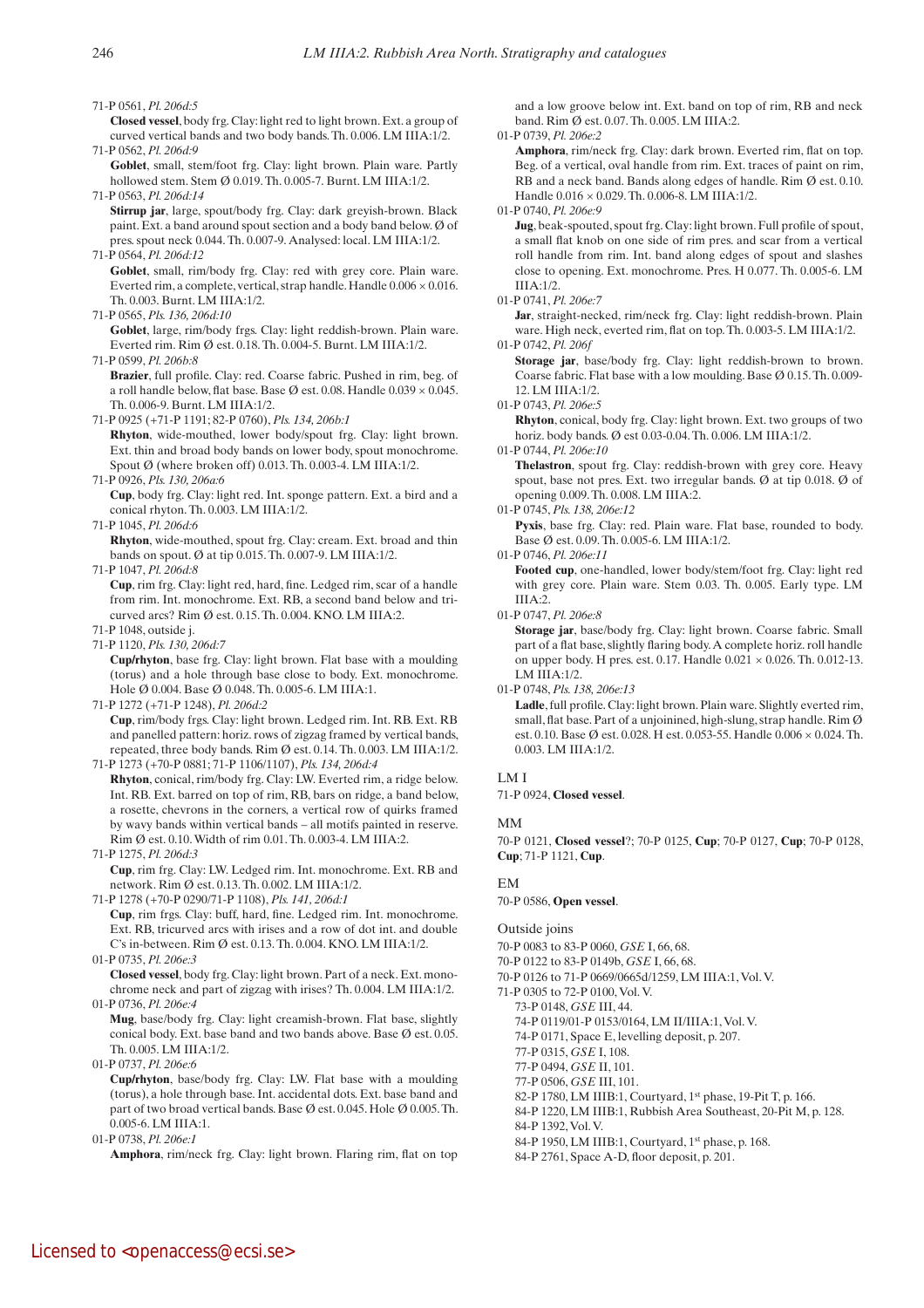87-P 0524, LM IIIB:1, Space G, 23-Floor 9/10, p. 89. 71-P 0333/1046/1274 to 71-P 1065, LM IIIA:1, Vol. V. 71-P 1244, LM IIIB:1, north of Buildings 1 & 2, north of Room H, p. 193.

83-P 0044/0135, *GSE* I, 66, 68.

- 71-P 0430 to 71-P 1219, LM IIIB:1, Room H, above floor, p. 96.
- 71-P 0432 to 71-P 0555, LM IIIB:1, north of Buildings 1 & 2, north of Room H, p. 192.
	- 71-P 0571/1384, LM IIIA:1, Vol. V.
	- 71-P 1402, LM IIIB:1, Room H, levelling, p. 98.
	- 71-P 1457/1459, Vol. V.
- 83-P 0161, *GSE* I, 67, 68.
- 71-P 0434 to 71-P 0389/0390, *GSE* III, 75.
- 71-P 0438 to 71-P 0392, *GSE* III, 75. 73-P 0504, LM IIIB:1, Room E, pits in floor, p. 104.
	- 73-P 0638, *GSE* II, 48.
	- 82-P 0701, *GSE* II, 96.
	- 82-P 0862/1170/1235, LM IIIB:1, Courtyard, 19-Pit Q, p. 145.
	- 84-P 1119/1799, LM II/IIIA:1, Vol. V.
	- 84-P 1283, Vol. V.
	- 01-P 0632, *GSE* I-II, Suppl.
- 71-P 0925 to 71-P 1191, LM IIIB:1, north of Buildings 1 & 2, north of Room H, p. 193.
- 82-P 0760, LM IIIB:1, Courtyard, 19-Pit P, p. 142.
- 71-P 1048 to 71-P 0666, LM IIIA:1, Vol. V.
- 71-P 1272 to 71-P 1248, LM IIIB:1, north of Buildings 1 & 2, north of Room H, p. 193.
- 71-P 1273 to 70-P 0881, *GSE* II, 72. 71-P 1106/1107, LM IIIB:1, north of Buildings 1 & 2, north of Room H, p. 193.
- 71-P 1278 to 70-P 0290/71-P 1108, *GSE* III, 72.

### SMALL FINDS

- 70-M 007, *Pl. 261d:1*,  $\Gamma\theta$ /516 [751]
- **Bronze**, frg., sheet, bent. Corroded. Of an irregular shape. L 0.057. W 0.037. Th. 0.009.
- 71-M 008, *Pl.* 261*d*: 5, Δα/517 [752]
- Bronze, frg., rod. Corroded. Square in section and with irregular lumps of bronze attached to its surface. L 0.022. Ø 0.007-8. Analysed (Lav), see Appendix 2 in *GSE* II.
- 71-M 018, *Pl. 261d:2*,  $\Gamma$ <sub>1</sub>/518 [753]  **Bronze**, frg. Corroded. Rod with a quadrangular section near break, flattened at other end. Part of a pair of tweezers, small spatula, small chisel or the like? L 0.018. Th. 0.007.
- 71-TC 011, *Pls.* 228, 261d:8,  $\Gamma$ <sub>1</sub>/519 [754]

 **Figurine**, headless quadruped, body. Fair condition. Reddish-brown, hard and coarse clay. Light brown, worn slip. Fingerprints. Grey from burning by fire. Primitive and coarse modelling. Very thick and bulbous body with start of four legs and tail? L 0.04. W 0.02. Th. 0.02.

71-S 010, *Pls.* 228, 261d:3,  $\Gamma$ <sup>k</sup>/517 [755]

 **Bead***/***Button**/**Spindle whorl**, completely pres., only slightly chipped. Black steatite. Of a conical shape. Small incised vertical lines around outer long-sides. H 0.017. Ø 0.011-23. Ø of SH 0.003.

71-S 015, *Pls. 232, 261d:7* [756]

**Whetstone**, type 1, almost completely pres., only smaller pieces missing. Yellowish-grey schist. Hole made intentionally at one end, it is not pierced through. Surface is covered with thin grooves running in different directions from whetting. L 0.108. W 0.023. Th. 0.009.

- 71-S 033, *Pl. 261d:6*,  $\Gamma\theta$ /519 [757]
- **Calcite**. Of an irregular shape. White. Rough surface. Ø 0.14. 71-S 051, *Pl. 261d:9*,  $\Gamma\theta$ /519 [758]

**Schist**. Small frg. of an irregular shape. Dark green-grey – silver coloured. Semi-rough surface. Unworked? L 0.014.

71-S 057, *Pl. 261d:4*,  $\Gamma$ <sub>1</sub>/518 [759]

Steatite. Small frg. of an irregular shape. Olive-grey coloured. Smooth surface. Object is probably chipped off core at manufacturing since it is unworked with the exception on one side where there are traces from a tool (small parallel lines). L 0.024.

### OBSIDIAN

70-OB 310, **Platform rejuvenation flake**, *Pl. 264*, Gi/515 [760]; 71-OB 441, **Blade**, Gi/518 [761]; 71-OB 510, **Debris or waste by-product of** **the** shaping of the nodule,  $\Gamma$  $\frac{1}{518}$  [761]; 71-OB 511, Crested blade, *Pl. 269a:3*, Gi/518 [762]; 71-OB 512, **Blade**, Gi/518 [762]; 71-OB 657, **Chip of core's shaping** [763]; 71-OB 658, **Flake of core's reduction**, *Pl. 263* [763]; 71-OB 666, **Flake of core's reduction** [764]; 71-OB 667, **Platform rejuvenation flake** [764]; 71-OB 668, **Flake of core's shaping** [764]; 71- OB 669, **Crested blade** [764]; 71-OB 670, **Bladelet** [764]; 71-OB 671, **Crested blade** [764]; 71-OB 672, **Platform rejuvenation flake**, *Pls. 264, 268c:2* [764]; 71-OB 673, **Chip of core's reduction** [764]; 71-OB 674, **Rejuvenation chip** [764]; 71-OB 675, **Chip of core's reduction** [764]; 71-OB 676, **Rejuvenation chip** [764]; 71-OB 677, **Chip of core's reduction** [764].

# **BONES**

From adult *Ovis* and *Bos*, and from adult and young *Ovis/Capra* and *Sus*.

*Comments*: The part north of 717 contained – considering the size – surprisingly little pottery (01-inventory numbers) and notably no small finds.

# 5-Pit *(Fig. 88, Pl. 20c:13 bottom*)

East of the dump there was a large pit situated within the squares 520-521/713.8-716.6. The pit continued east, but was not identified during the excavation of scarp 5/10. Towards the north it was disrupted by the Venetian Cistern. The pit was dug into the LM II/IIIA:1 reused LM IB Room G and was covered by the LM IIIB:1 deposits north of Room H. It was excavated at levels *c*. 10.21 to *c*. 9.85 and had dark soft soil with stones. LM IIIA pottery with few earlier pieces noted in all the baskets. Nothing was weighed. Shapes noted (1971): decorated cups, decorated and undecorated kylikes, large stirrup jar, amphorae, krater, rhyton, undecorated goblets, undecorated jugs, undecorated cups and bowls and conical cups.

### **POTTERY**

- 71-P 0191, *Pl. 207e:5*
	- **Stirrup jar**, large, spout/body frg. Clay: light reddish-brown to grey. Coarse fabric. Spout Ø 0.061. Th. 0.006-8. LM IIIA:1/2.
- 71-P 0277, *Pls. 137, 207e:1*
- **Krater**, rim frg. Clay: light red to light brown. Plain ware. High, flaring rim. Rim Ø est. 0.028. Th. 0.006. LM IIIA:2.

71-P 0278, *Pl. 207d:2*

 **Closed vessel**, base frg. Clay: red to grey. Flat base. Ext. base band. Base Ø est. 0.14. Th. 0.004-10. LM IIIA:1/2.

71-P 0279, *Pls. 136, 207d:6*

Goblet, small, lower body/stem/foot frg. Clay: light brown. Plain ware. Solid stem. Stem Ø 0.021. Foot Ø est. 0.052. Th. 0.004-5. LM IIIA:1/2.

 **Conical cup**, base/body frg. Clay: red. Base Ø 0.036. Th. 0.004. LM IIIA:1/2.

**Conical cup**, base/body frg. Clay: red. Base  $\varnothing$  0.036  $\times$  0.038. Th. 0.003-4. Burnt. LM IIIA:1/2.

71-P 0284, *Pl. 207d:5*

Goblet, small, stem/foot frg. Clay: light brown. Plain ware. Solid stem. Stem Ø 0.019. Foot Ø 0.056. LM IIIA:1/2.

71-P 0285, *Pl. 207d:8*

Goblet, small, lower bowl/stem/foot frg. Clay: cream light brown. Plain ware. *C.* half hollowed stem. Stem Ø 0.020. LM IIIA:1/2. 71-P 0286, *Pls. 137, 207d:1* 

 **Jug**, beak-spouted, rim/neck frg. Clay: red with grey core. Plain ware. Complete spout, scar from a broad, strap handle from rim and a ridge at base of neck. Th. 0.005-7. LM IIIA:2.

<sup>71-</sup>P 0281, *Pl. 207e:6*

<sup>71-</sup>P 0282, *Pl. 207e:4*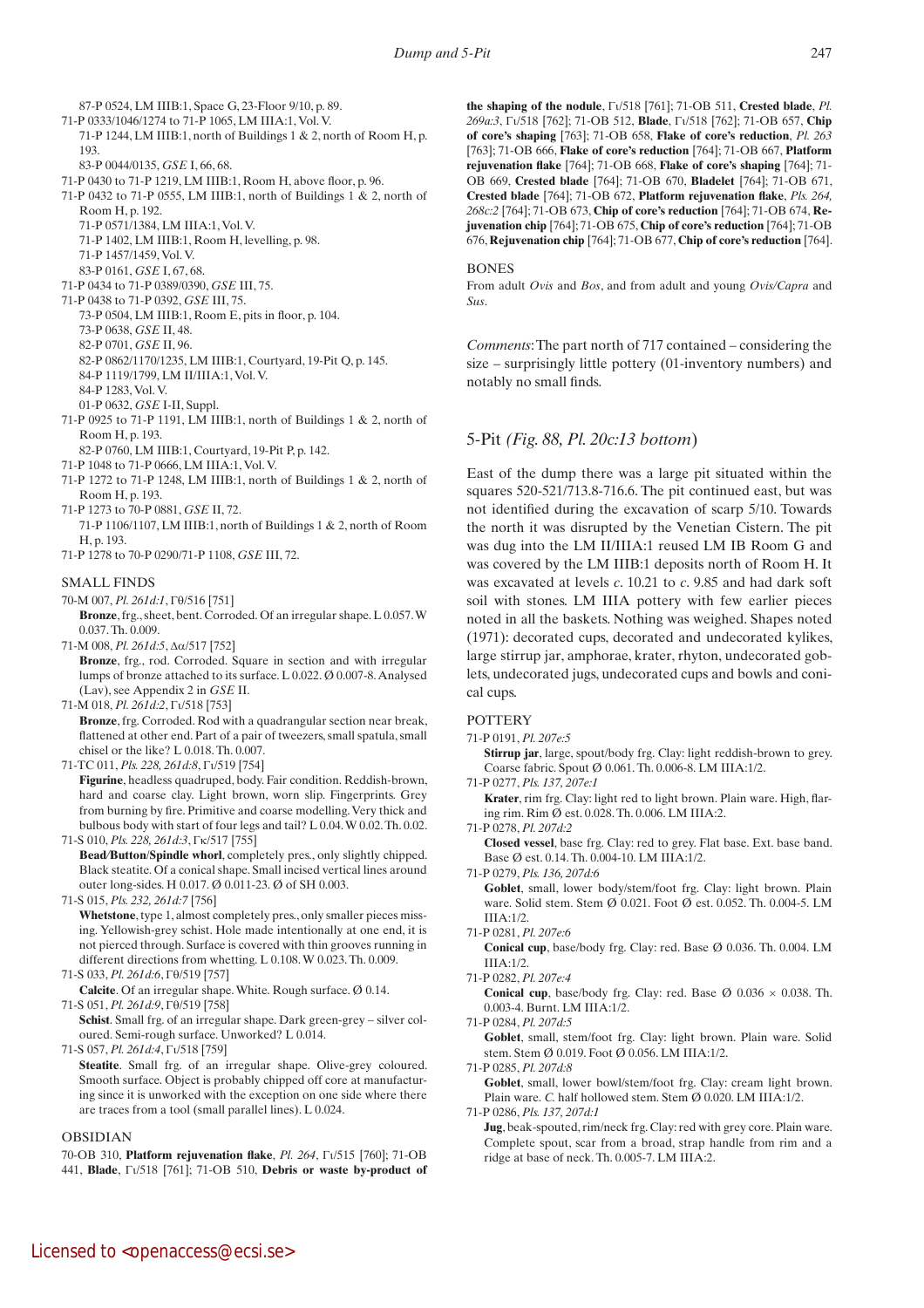71-P 0287, outside j.

71-P 0288 (Mus.no. 3423), *Pls. 130, 207c*

Footed cup, two-handled, restored. Clay: light red to light brown. Part of rim/body, one handle and part of foot restored in gypsum. Everted rim, a complete, vertical, strap handle and beg. of the second. Int. RB, a broad band close to base and a thin above. Ext. RB, three body bands, monochrome foot, bands along edges of handle and bands around handle section. H 0.121  $\times$  0.122. Rim Ø 0.156  $\times$ 0.158. Stem Ø 0.046. Foot Ø 0.67 × 0.068. Handle 0.006 × 0.024. LM IIIA:1/2.

71-P 0314, *Pl. 207a:6*

 **Thelastron**, spout frg. Clay: red. Spout separately made, tip broken off. Ext. vertical wavy bands in two zones framed by horiz. bands. Spout Ø (where broken off) 0.017. Th. 0.005-9. LM IIIA:2.

71-P 0320 (+71-P 0214), *Pl. 207a:1*

 **Cup**, rim/body frgs. Clay: LW. Everted (uneven) rim, scar from a vertical handle from rim. Int. RB. Ext. RB and birds. Th. 0.004-5. LM IIIA:2.

71-P 0321, *Pl. 207a:8*

 **Amphoroid krater**, handle frg. Clay: light brown, hard, fine. Part of a strap, vertical handle with a groove in the middle. Ext. bands along the edges. Handle  $0.014 \times 0.036$ . KNO. LM IIIA:2.

71-P 0335, *Pls. 136, 207d:3*

Goblet, small, lower bowl/stem frg. Clay: red. Plain ware. Solid stem, scar from a vertical, strap handle. Stem Ø 0.018. Th. 0.003-4. LM IIIA:1/2.

71-P 0336, *Pl. 207a:4*

**Jug**, beak-spouted, base frg. Clay: light reddish-brown. Flat, splaying base. Ext. broad base band, further five bands up on body. Base Ø est. 0.060. Th. 0.007-10. LM IIIA:1/2.

71-P 0337, *Pl. 207a:5*

 **Rhyton**, conical, lower body frg. Clay: yellowish-brown. Ext. horiz. panels of foliate bands framed by body bands and a broad band between the panels. Ø est. 0.025-0.019. Th. 0.008-9. Burnt. LM IIIA:1/2.

71-P 0338, outside j. 71-P 0339, *Pls. 137, 207e:3*

 **Krater**, base/body frg. Clay: red with grey core. Plain ware. Low ring base. Base Ø 0.11. Th. 0.006-7. LM IIIA:2.

71-P 0340, *Pl. 207a:2*

 **Closed vessel**, body frg. Clay: light brown turning grey towards int. Ext. reed decoration and two body bands. Th. 0.006-7. Burnt int. LM IIIA:1/2.

71-P 0341 (+71-P 0259; 74-P 0199), *Pls. 134, 207a:7*

 **Rhyton**, conical, rim/body frgs. Clay: cream. Everted, rounded rim, three ridges below. Int. broad RB. Ext. RB, bands on the ridges and a panel with a row of dots and filled, connected semicircles. Further two horiz. panels framed by bands: thinly incised foliate bands on a monochrome band and zigzag, two motifs which seem to be repeated down to lower part ending with the zigzag and lowest part monochrome painted. Rim Ø est. 0.112. Ø of lower part 0.024. Th. 0.004-8. LM IIIA:1/2.

- 71-P 0342, outside j.
- 71-P 0343, *Pl. 207e:2*

 **Bowl**, shallow, rim frg. Clay: red. Plain ware. Everted rim, a complete, horiz., strap/oval handle along rim. Rim Ø est. 0.16. Handle  $0.008 \times 0.011$ . Th.  $0.005$ -6. LM IIIA:1/2.

71-P 0379, *Pl. 207d:4*

Goblet, small, lower body/stem frg. Clay: brown. Plain ware. Solid stem. Stem Ø 0.018. Th. 0.004. LM IIIA:1/2.

71-P 0380, *Pl. 207d:7*

Goblet, small, lower body/stem/foot frg. Clay: light brown. Plain ware. Partly hollowed stem. Stem Ø 0.018. Th. 0.004. LM IIIA:1/2. 71-P 0381 (+70-P 0062; 71-P 0429), *Pl. 207b*

- **Closed vessel**, body frgs. Clay: light brown. Ext. neck band, a wavy band and irises, two body bands, zone with running spirals and three body bands below. Th. 0.006-9. LM IIIA:1/2.
- 71-P 0910, *Pl. 207e:7*

 **Bowl**, shallow, base/body frg. Clay: red with grey core. Flat base. Int. monochrome red. Ext. monochrome black. Base Ø est. 0.052. Th. 0.003-4. LM IIIA:1/2.

71-P 1156, *Pl. 207a:3*

**Piriform jar**, rim frg. Clay: cream. Everted rim, flat on top. Int. RB.

Curved bands on top of rim. Ext. RB and monochrome neck. Rim Ø est. 0.13. Th. 0.004-5. LM IIIA:1/2.

71-P 1472, *Pls. 140, 207d:9*

 **Pedestal bowl**, rim/body frg. Clay: red. Coarse fabric. Everted rim, flat on top, sloping towards ext., base missing. Rim  $\emptyset$  est. 0.15. Base Ø (where broken off) 0.044. Th. 0.008. LM IIIA:1/2.

#### LM I

71-P 0280, **Conical cup**; 71-P 0283 (Mus.no. 3387), **Conical cup**; 71-P 0318, outside j.; 71-P 0319, **Closed vessel**; 71-P 0382, **Closed vessel**.

#### MM

71-P 1122, **Cup**; 71-P 1123, **Closed vessel**; 71-P 1124, **Cup**; 71-P 1125, **Cup**; 71-P 1126, **Closed vessel**.

#### Outside joins

- 71-P 0287 to 71-P 1057, LM IIIA:1, Vol. V.
- 71-P 0318 to 70-P 0366, *GSE* III, 56.
- 73-P 0208, LM I, Vol. VI.
- 71-P 0320 to 71-P 0214, *GSE* III, 65.
- 71-P 0338 to 71-P 0387/0557, LM IIIB:1, north of Buildings 1 & 2, north of Room H, p. 192.
	- 73-P 0577, Space H, 9-Floor 2, p. 212.
	- 74-P 0175, Space E, 9/7-Pit A, p. 208.
	- 84-P 0463, LM IIIB:1, Room C, floor, p. 58.
- 01-P 0652/0664, *GSE* III, 65.
- 71-P 0341 to 71-P 0259, *GSE* I, 217. 74-P 0199, *GSE* I, 66, 67.
- 71-P 0342 to 71-P 1256, LM IIIA:1, Vol. V. 83-P 0042, *GSE* I, 66, 68.
- 71-P 0381 to 70-P 0062, LM IIIB:1, north of Buildings 1 & 2, north of Room H, lower layer, p. 195.
	- 71-P 0429, Rubbish Area North, deposit B, p. 250.

#### SMALL FINDS

71-M 022, *Pl. 262a:2*,  $\Gamma$ <sub>1</sub>/519 [765]

 **Bronze or slag**, lump. Dark green corrosion with red spots. L 0.013. Th. 0.015.

71-M 029, *Pl. 262a*:1, Gk/520 [766]  **Bronze**, eight frgs., strips. Corroded. Rectangular sections. One piece is bent and another piece has a rounded, knob-like termination. L (largest piece) 0.036. Th. 0.005.

#### OBSIDIAN

71-OB 430, **Flake of core's shaping**, Gk/520 [767]; 71-OB 442, **Flake of core's reduction**,  $\Gamma$ <sub>1</sub>/520 [768].

# 10-Pit 5 *(Fig. 88, Pl. 90b*)

Another pit, partly cut by the Venetian Pit 7 (cf. *GSE* I, 157- 158), was stratified between the LM IIIB:1 deposit 2 and 10-Pit 4 (cf. above p. 197) and a small LM IIIA:2 deposit called A (cf. below, p. 249) within the square 522.4-523.4/714- 714.6. The pit was excavated at levels *c*. 10.00 to 9.55 and contained a soft yellowish-brown soil. It was cut into the LM IB destruction level. The pottery was mainly LM IIIA with few earlier pieces. Nothing was weighed. Counted shapes: 1 undecorated kylix, 8 conical cups, 2 legs of tripod cooking pots, 1 undecorated goblet, 5 legs from tripod storage jars and 4 footed cups.

### **POTTERY**

73-P 0411, *Pl. 208a:4*

 **Storage jar**, body frg. Clay: red. Coarse fabric. A complete, horiz., roll handle. Handle 0.015 × 0.025. Th. 0.009. LM IIIA:1/2.

- 73-P 0412, *Pl. 208a:6*
	- **Conical cup**, base frg. Clay: red. Base Ø 0.038. Th. 0.004-6. LM IIIA:1/2.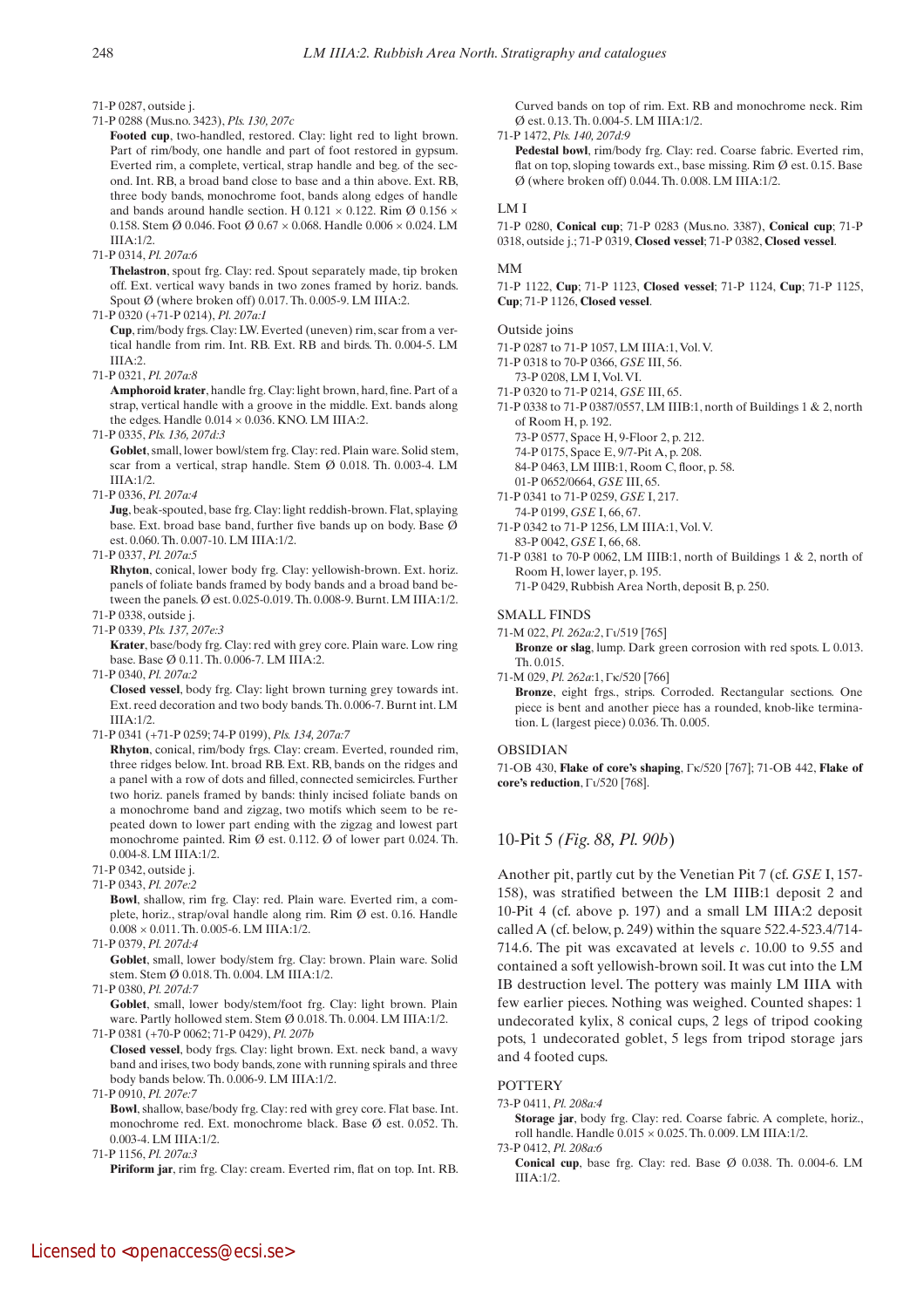#### 73-P 0413, *Pl. 208a:2*

 **Footed cup**, one-handled, lower body/stem/foot frg. Clay: red with grey core. Plain ware. Stem  $\varnothing$  0.033. Foot  $\varnothing$  0.057. Th. 0.004-5. Early type. Burnt. LM IIIA:2.

73-P 0414, *Pl. 208a:3*

 **Footed cup**, one-handled, lower body/stem frg. Clay: red. Plain ware. Scar from a vertical, strap handle. Stem Ø 0.035. Th. 0.004-5. Early type. LM IIIA:2.

73-P 0415, *Pl. 208a:1*

**Goblet**, small, lower body/stem frg. Clay: light reddish-brown. Plain ware. Solid stem. Stem Ø 0.019. Th. 0.003-4. LM IIIA:1/2.

73-P 0416, *Pl. 208a:5*

 **Cup**, shallow, base frg. Clay: light creamish-red. Plain ware. Flat base. Base Ø 0.025. Th. 0.003-4. LM IIIA:1/2.

#### 73-P 0767 (Mus.no. 3806), *Pls. 131, 208c*

 **Stirrup jar**, medium-sized, restored. Clay: light brown to grey. Part of spout, handles and body completed with gypsum. High, raised base, a knob on disc. Ext. band along edge of disc, a circle in the middle, bands along edges of handles, barred on top, a band around handle/spout/false neck section, wavy bands on upper body, three body bands, lozenges with chevrons int. framed by wavy bands, two thin body bands between two broader, a broad base band with a thin band above. H 0.206. Disc Ø 0.036 (with knob 0.044). Handle 0.012  $\times$  0.022. Base Ø 0.075. Burnt. LM IIIA:2.

73-P 1105, *Pls. 131, 207g:1* 

 **Krater**, rim/body frgs. Clay: light greyish-brown. Everted rim, part of a horiz., roll handle below rim and scar from the second. Int. and ext. badly pres. monochrome black. Rim Ø est. 0.20. Handle 0.012 × 0.012. Th. 0.004-6. LM IIIA:1/2 .

73-P 1106, *Pls. 131, 207g:3*

 **Kylix**, lower body. Clay: LW. Deep bowl. Ext. octopus and a band close to stem. Th. 0.007-11. LM IIIA:2.

73-P 1108, *Pl. 207f:3*

 **Footed cup**, one-handled, lower body/stem/foot frg. Clay: light brown. Plain ware. Stem Ø 0.03. Foot Ø est. 0.06. Th. 0.005. Early type. LM IIIA:2.

73-P 1109, *Pl. 207f:1*

 **Stirrup jar**, large, base and spout frgs. Clay: light brown. Coarse fabric. Flat base with a moulding. Spout Ø est. 0.067. Base Ø 0.11. Th. 0.006-7. LM IIIA:1/2.

#### LM I

73-P 1107, *Pl. 207g:2*, **Jug**.

#### SMALL FINDS

73-TC 055 (Mus.no. Π 1566), *Pls. 230, 262c:1* [769]

 **Clay stopper**, solid type. Almost complete, only broken off at top and along edge. Clay: dull brown-red, in places burnt black, porous, some small white inclusions and few sand corns. Where broken at top and from string holes along the edge, the stopper is seems to have been wound at least 5-6 times. The cord is not a twisted one, but rather bast or the like, the fibres of the bast are only faintly visible not at all like on for example 77-TC 099 (p. 52) or 77-TC 112. The stopper has sealed a vase with a regular, complete spout *c.* 0.035 in diameter. The rim of the spout is slightly flaring, which might have faciliated the binding of strings. (*c*. 0.018 is going down into the spout). Rather flat on the top. On the part above the rim there are only tiny fractures meaning that not very much clay was going over the rim proper. The surface of the part which went into the spout is very smooth, indicating that a piece of leather may have been placed here. The string has probably been wound into the clay. There are remains of seven impressions, none of which are completely preserved. At least two different seals (A and B) were used to seal the stopper. Characteristic is that the seal impressions have been very carefully placed along the edge whereby only small parts are preserved. Of the two impressions on the top one (5) is very lightly impressed and the other only partly preserved. Pres. H 0.028. Ø 0.036.

A (imprints 4, 5, 6 and 7?): three or four incomplete impressions of a lentoid. Ø *c*. 0.013. Motif: three, or probably originally four quadrupeds (lions?) running clockwise on the periphery. The hind legs have clear paws. The heads are not preserved. Below the front

legs of the completely preserved animal a short stroke. LM I? Publ.: *CMS* V Suppl. 1A, no. 147. For similar arrangement of several quadrupeds cf. *CMS*, VII nos. 107, 112; II8, no. 530.

B (imprints 1, 2 and probably 3): three incomplete impressions of a lentoid. Ø *c*. 0.0125–0.013. Lower SH clearly preserved in impression. Motif: the front part and three legs of a standing quadruped in right profile. In front of it a human figure (female, dressed with a skirt?) in left profile. The upper part of the body is rather summarily rendered without indication of arms. Both below the belly of the quadruped and behind the human figure one dot. Publ.: *CMS* V Suppl. 1A, no. 148; Hallager & Hallager 2007, 143 and Tabel 1. LM I? 73-S 026, *Pls. 228, 262c:2*, Gk/522–523 [770]

 **Stone vase**, rim frg. of large lamp. Probably low, non-pedestalled type. Black peridotite, mottled with dark grey patches (inclusions of a mineral with high magnesium content; probably magnesite). Part of stepped moulding on rim. Flat rim with horiz. grooves. Carinated profile. Plain, undecorated ext. Rather cracked and chipped. H 0.06. Rim Ø est. 0.308. Th. 0.055-34. Analysed. MM III-LM I? Survival. Warren 1969, type 24, II A 9. Marks of burning as evidence for function?

#### BONES

Some bones from adult *Ovis* and *Capra* and from adult and young *Ovis/ Capra*.

#### SHELLS

2 *Murex* – two large, L 0.080, W. 0.057, with colour; L 0.080, W 0.065 white. 4 *Spondylus* – three upper: L 0.081, W 0.073, hinge W 0.0385; L 0.075, W 0.066, hinge W 0.034; L 0.071, W 0.061, hinge W 0.032; lower: bored inside and out, W 0.048+ (collected dead). 1 *Arca* – left, W 0.048, H 0.019, hinge incomplete. 1  $Glycymeris - 0.031 \times 0.029$ , water-worn. 1 *Cerithium* – L 0.043, W 0.015, fresh, recently broken lip.

*Comments:* The clay stopper is interesting. It fits very well into 77-P 0849 (Mus.no. 4462) a decorated stirrup jar of medium size found in the undisturbed part of LM I, House I, Room E (see forthcoming Vol. VI). This identification is possible, but not absolutely certain.

# DEPOSITS

### Deposit A *(Fig. 88, Pl. 22c:7*)

10-Pit 5 was dug into a layer of yellowish-brown hard soil mixed with small stones and charcoal. It was found below LM IIIB:1, Deposit 1 west of Building 2 and above the LM IB destruction level and covered a larger area than 10-Pit 5. The deposit contained LM I, MM and LM IIIA pottery. Nothing was weighed. Shapes counted: 8 conical cups and 2 footed cups.

#### **POTTERY**

#### 73-P 0738, *Pl. 207f:2*

 **Cup**, body frg. Clay: LW. Int. sponge pattern. Ext. alternating arcs? Th. 0.003. LM IIIA:1/2.

## LM I

73-P 0739, **Closed vessel**.

#### SMALL FINDS

73-FR 009, *Pl. 262b*, Γκ-Δα/522 [771]

 **Painted plaster**, one frg. Soft, gritty plaster with traces of burning. Monochrome light brown surface under which a yellow wash is visible. Mpd 0.037. Th. 0.018. LM IIIA:2.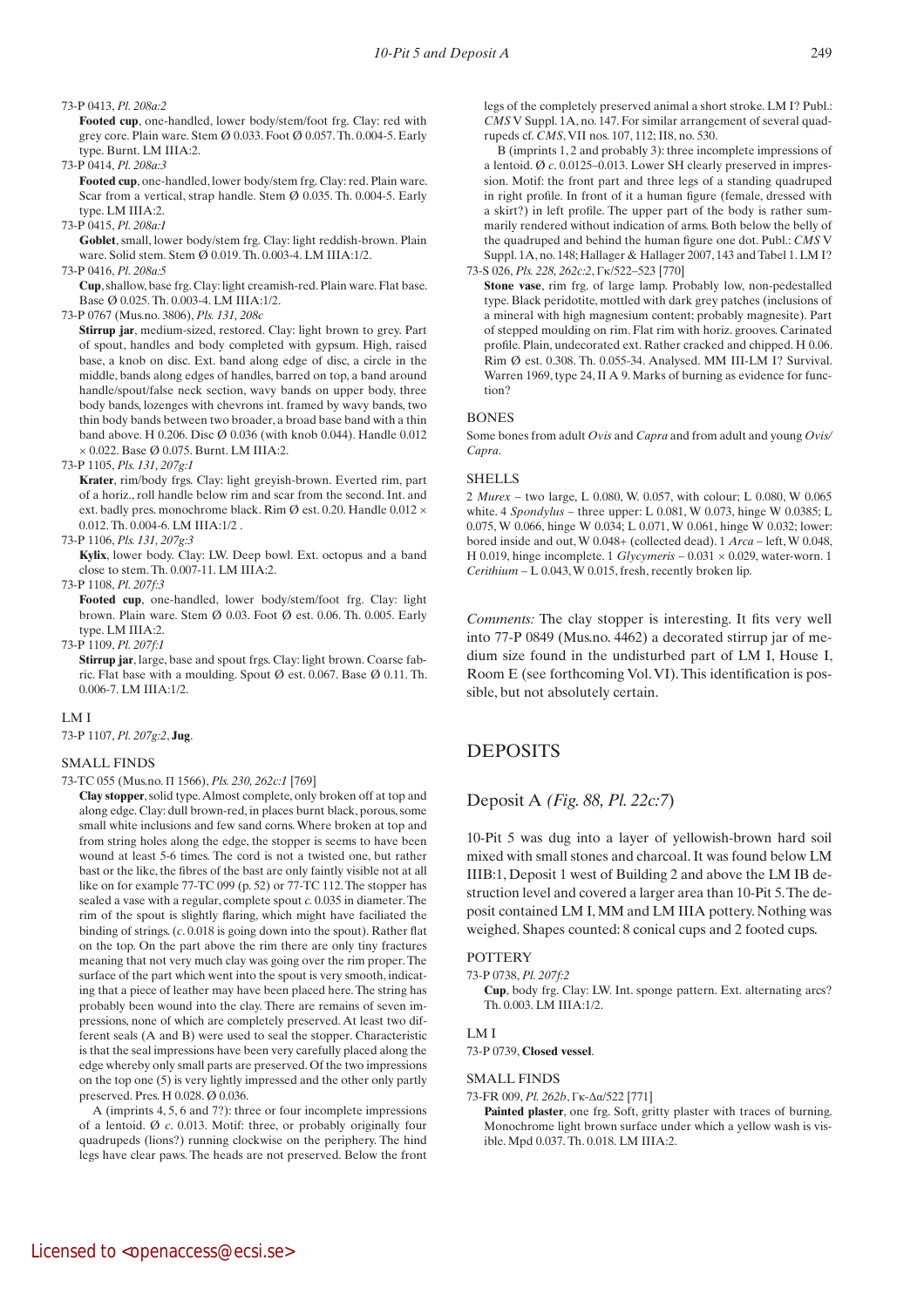### OBSIDIAN

73-OB 160, **Flake of core's shaping**, *Pl. 267b:3*, Γκ-Δα/522 [772]; 73-OB 161, **Bladelet**, *Pl. 269c:9*, Γκ/523 [773].

**BONES** 

Two bones from *Ovis*.

**SHELLS** 

1 *Arca* – right, W 0.063, H 0.023, Hinge W 0.055.

# Deposit B *(Fig. 88, Pls. 20c:19*)

Below the LM IIIB:1 rubbish deposit North of Room H and above the underlying LM IIIA:1 deposit in the area *c*. 518- 521/711-714 was found various red-yellowish to brownish soils. This deposit is probably the southern limit of the dump and excavated at the same levels. (cf. above p. 243). LM IIIA and little earlier pottery was noted in these deposits. Nothing was weighed. Shapes noted (1971): decorated cups, decorated and undecorated kylikes, stirrup jars, krater, decorated jug, pyxis, flask, undecorated goblet, undecorated cup and amphorae.

#### **POTTERY**

71-P 0409, *Pl. 208d:2*

 **Kylix**, lower body/stem frg. Clay: red. Plain ware. Scar of a hollowed stem. Stem Ø 0.026 (not middle). Th. 0.003-4. Burnt. LM IIIA:2.

71-P 0411, *Pl. 208e:16*

 **Jug**, beak-spouted, spout frg. Clay: cream. Int. and ext. bands along the edges. W of spout 0.035. Th. 0.004-5. LM IIIA:1/2.

71-P 0419, *Pls. 135, 208e:12*

 **Minoan flask**, central disc frg. Clay: light brown. Ext. three concentric circles around the middle of the disc and traces of two loops? outside. Max. body Ø est. 0.35. Th. 0.005-7. LM IIIA:1/2.

71-P 0420, *Pl. 208e:11*

 **Closed vessel**, upper body frg. Clay: light reddish-brown. Beg. of an oval handle. Ext. band around handle attachment and three body bands. Handle 0.010 × 0.029. Th. 0.005-6. LM IIIA:1/2.

71-P 0421, *Pl. 208e:10*

 **Closed vessel**, body frg. Clay: light brown. Ext. three body bands. Th. 0.005-10. LM IIIA:1/2.

71-P 0422, *Pl. 208e:13*

 **Closed vessel**, base/body frg. Clay: light brown. Flat base. Ext. broad base band. Base Ø est. 0.09. Th. 0.005-8. Burnt. LM IIIA:1/2.

71-P 0423, *Pls. 135, 208d:4*

 **Minoan flask**, neck frg. Clay: light brown. Beg. of one vertical, roll handle attached below rim. Ext. monochrome. Ø below handle 0.042. Rim Ø est. 0.08. Handle 0.019 × 0.022. Th. 0.004-6. LM IIIA:1/2.

71-P 0425, *Pl. 208e:5*

Goblet, small, lower body/stem frg. Clay: greyish-brown. Plain ware. Solid stem. Stem Ø 0.019. Th. 0.004-5. Burnt. LM IIIA:1/2.

71-P 0426, *Pl. 208e:14*

 **Cup**, base frg. Clay: cream. Flat base. Int. monochrome with reserved circle at base. Base Ø est. 0.049. Th. 0.004-5. LM IIIA:1/2.

71-P 0427, *Pls. 137, 208d:3*

 **Bowl**, shallow, full profile. Clay: brown. Plain ware. Everted rim, flat base. Two rim sherds from a second bowl with everted rim and part of a strap, horiz. handle along rim. H 0.070-0.074. Rim Ø est. 0.194. Base Ø est. 0.056. The second bowl, rim Ø est. 0.16. Handle 0.008  $\times$ 0.013. Th. 0.004-5 (both). Burnt (the large one). LM IIIA:1/2.

71-P 0428, *Pls. 129, 208e:6*

 **Cup**, straight-sided, rim frg. Clay: light reddish-brown. Straight rim. Int. monochrome. Ext. thin RB, concentric semicircles and irises. Rim Ø est. 0.11. Th. 0.004. LM IIIA:2.

71-P 0429, outside j.

71-P 0441, outside j.

#### 71-P 0442 (Mus.no. 3402), *Pls. 129, 208b*

 **Cup**, shallow, restored. Clay: light red. Part of rim/body and handle restored with gypsum. Everted rim, flat base. Int. and ext. monochrome red. H 0.046-0.049. Rim Ø est. 0.105 × 0.107. Base Ø 0.030. LM IIIA:2.

71-P 0443, *Pl. 208e:1*

Goblet, small, lower body/stem frg. Clay: light brown. Plain ware. Solid stem. Stem Ø 0.19. Th. 0.003-4. Burnt. LM IIIA:1/2.

- 71-P 0444, outside j.
- 71-P 0451, *Pls. 140, 208d:1*

 **Storage jar**, rim/body/base frgs. Clay: pink to light grey. Coarse fabric. Straight, rounded rim, flat base, angular to body. Rim Ø est. 0.16. Base Ø est. 0.13 (on angle). Th. 0.005-8. Burnt. LM IIIA:1/2.

71-P 0913, *Pl. 208e:3*

Goblet, small, stem/foot frg. Clay: light brown. Plain ware. Solid stem. Stem Ø 0.017. Foot Ø 0.071. LM IIIA:1/2.

71-P 0914, *Pls. 135, 208e:8* 

 **Lid**, rim/body frg. Clay: light brown, very fine. Part of a small, flanged lid. Ext. rim barred, filled blobs? on top of rim. Rim Ø est. 0.14. H 0.013. Th. 0.004. LM IIIA:1/2.

71-P 1261, *Pl. 208e:7*

 **Cup**, body frg. Clay: LW. Ext. tricurved arcs with multiple arcs and a body band. Th. 0.002-3. LM IIIA:2.

71-P 1263, *Pl. 208e:4*

 **Goblet**, small, stem/foot frg. Clay: light reddish-brown. Plain ware. *C.* half hollowed stem. Stem Ø 0.019. Foot Ø 0.063 × 0.064. LM IIIA:1/2.

71-P 1264, *Pl. 208e:2*

 **Goblet**, small, stem/foot frg. Clay: light brown. Plain ware. Hollowed stem. Stem Ø 0.018. Foot Ø 0.060  $\times$  0.064. LM IIIA:1/2.

#### 71-P 1288, *Pl. 208e:15*

 **Cup**, base/body frgs. Clay: cream. Flat base. Int. monochrome. Ext. base band and multiple arcs? (badly worn dec). Base Ø est. 0.04. Th. 0.005-9. LM IIIA:1/2.

71-P 1473, *Pls. 137, 208e:9* 

Jar, straight-necked, rim/neck/body frg. Clay: LW. Plain ware. Everted rim, beg. of a vertical, strap handle from rim. Rim Ø est. 0.126. Handle 0.010 × 0.027. Th. 0.004-5. Burnt. LM IIIA:1/2.

#### LM I

71-P 0407, **Semiglobular cup**; 71-P 0408 (Mus.no. 3433), **Semiglobular cup**; 71-P 0410, **Jar**; 71-P 0412 (Mus.no. 3393), *Pl. 138*, **Semiglobular cup**; 71-P 0413, **Closed vessel**; 71-P 0440, **Semiglobular cup**; 71-P 1474, outside j.

## EM

71-P 0424, **Cup**.

Outside joins

- 71-P 0429 to 70-P 0062, LM IIIB:1, north of Buildings 1 & 2, north of Room H, lower layer, p. 195.
	- 71-P 0381, Rubbish Area North, 5-Pit, p. 248.
- 71-P 0441 to 71-P 0638/0651, LM IIIA:1, Vol. V.
- 71-P 0444 to 71-P 0872, LM IIIA:1, Vol. V.
- 71-P 1474 to 71-P 0747/1418/72-P 0339, LM IIIB:1, Room E, in lower floor, p. 103.
	- 71-P 1285, *GSE* III, 35. 73-P 0727/0497, LM I, Vol. VI.
	-

# SMALL FINDS

- 71-TC 037, *Pls. 232, 262e:5*, Δγ/518 [774]
	- **Loom weight**, type 2a. Rather well pres., broken into three pieces and mended, smaller pieces missing. Clay: hard, gritty, reddishbrownish. Slip: traces of a brownish slip. Erased, groove edge at top. SH pierced slightly obliquely. Ø 0.085. Th. 0.026. Ø of SH 0.015. Weight 0.210.
- 71-FR 001, *Pl. 262e:1*, Gk/519 [775]

 **Painted plaster**, one frg. Hard, slightly gritted plaster. Monochrome light blue. Mpd 0.023. Th. 0.006. LM I.

71-FR 002, Pl. 262e:4, Δβ/520 [776]

Painted plaster, one frg. Hard, gritted plaster. Monochrome, blue surface. Mpd 0.034. Th. 0.01. LM IIIA:2.